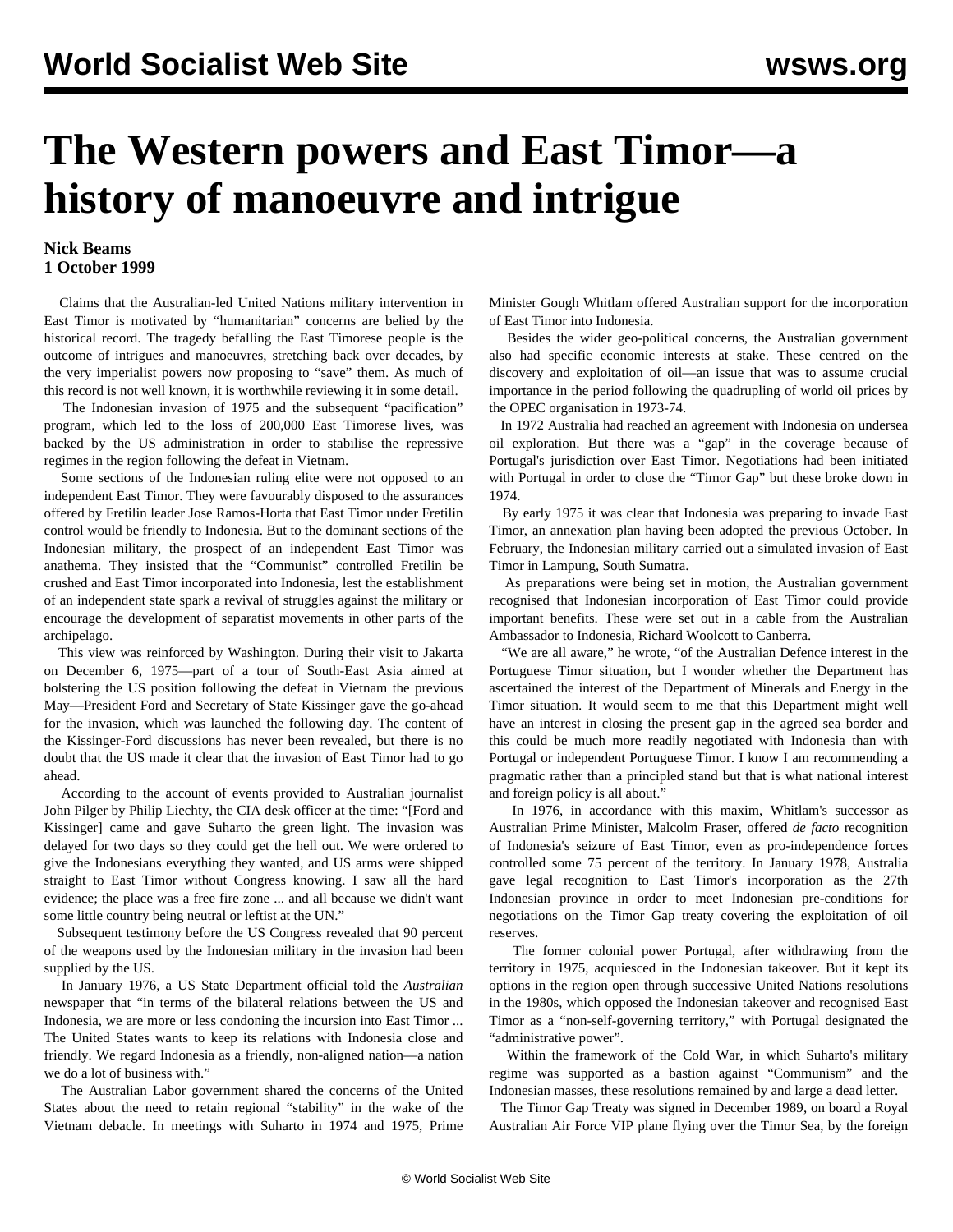ministers of Australia and Indonesia. But even as it was being signed, economic and political conditions had begun to change.

 By the beginning of the 1990s, Portuguese interest in the region was revived by the discovery of oil reserves, then estimated to be worth between \$11 billion and \$19 billion. A member of the European Union since 1986, Portugal was now in a stronger position to pursue its objectives. In 1991 it staked its claim with the launching of proceedings against Australia in the World Court, charging that the Timor Gap Treaty was illegal, damaged the material interests of both Portugal and the people of East Timor, and abrogated the right of the East Timorese people to selfdetermination.

 In a denunciation of Australia's role, Portugal declared: "It was its designs on East Timor's petroleum that carried more weight than all the rest ... only this greed can explain the *de jure* recognition of an annexation by force at the cost of over 100,000 lives."

 Needless to say, Portugal's renewed interest in East Timor was motivated by precisely the same greed. Seeking to wrest the territory from Indonesian control, it championed the demand for East Timorese selfdetermination—after having denied it for more than 400 years of colonial rule.

 In June 1995, the World Court ruled on the Portuguese application, declaring that it could not make a decision on the legality of the Indonesian annexation because Indonesia did not recognise its authority. Following the verdict, the then Australian Foreign Minister Gareth Evans proclaimed a victory, declaring that Australia would have access to Timor Sea oil without interference from Portugal.

 However, in its judgement the court found that "Portugal's assertion, that the right of peoples to self-determination, as it had evolved from the Charter and United Nations practice, had an *erga omnes* [a right that can be asserted against any Power] character, was irreproachable" and that "the principle of self-determination was one of the essential principles of contemporary international law." Under this ruling East Timor remained a non-self-governing territory with its people having the right to selfdetermination.

 With the revival of Portuguese appetites, Indonesia and Australia had a mutual interest in ensuring closer ties. Moreover, the oil reserves underneath the Timor Sea were not the only motivation. Australia valued Suharto's support as a counterweight to the efforts of Malaysian Prime Minister Mahathir to keep it out of East Asian affairs, as it sought access to the fast-growing markets to the north.

 In November 1994, Foreign Minister Evans told a conference on Indonesia that human rights issues should not be allowed to dominate Australia's relationship with Indonesia. "It is clear that in the economic sphere, we already have a substantial foundation on which to build still further. Our commercial linkages are growing rapidly—two-way trade grew to \$A3 billion last year, almost treble that of five years ago." Australian companies were developing lucrative investments, particularly mining, in Indonesia (estimated at \$10 billion in the early 1990s) often in partnership with close associates of the Suharto regime.

 The Labor government's efforts to strengthen its ties with Indonesia culminated in December 1995 with the signing of a defence treaty. Keeping parliament and the public in the dark during negotiations, and not even informing the US, Prime Minister Keating greeted the treaty by hailing the establishment of Suharto's "New Order" regime in 1965—an event which resulted in the deaths of between 500,000 and one million workers, peasants and Communist Party members—as "one of the most significant and beneficial events in Australia's strategic history" providing for "regional stability."

 But, again, the international situation was changing. With the end of the Cold War, the US discovered that the Suharto regime no longer served its interests as it had in the past. In particular, the domination of the Indonesian economy by Suharto family interests and those most closely associated with the military—the phenomenon of so-called "crony capitalism"—was increasingly becoming an obstacle to the activities of US corporations.

 The Asian economic crisis of 1997 provided the opportunity to intervene. Directed by US Treasury Secretary Robert Rubin, the International Monetary Fund (IMF) dictated a series of measures aimed at "opening up" the Indonesian economy. In essence, these measures sought to replace the domination of the Indonesian economy by Suharto and the military cliques and ensure its domination by the world market, as interpreted by the interests of US global corporations.

 According to a former senior diplomat cited by the *Australian Financial Review*: "What brought us to this particular place was the US decision to go with the US Treasury Secretary Robert Rubin's decision to pull the plug on the Indonesians. The US decided that Indonesia was not as strategically important as it had been, that Suharto no longer needed to be supported, and that it was better to see political change in Indonesia. So when the Asian crisis hit, they designed the IMF's terms in such a way as to force him out."

 With the Suharto regime weakened, the Portuguese government recognised new opportunities. In 1997 it began an intense campaign through the United Nations, in collaboration with the leadership of the East Timorese independence movements, to get the East Timor issue back on the agenda.

 Reflecting Portuguese and European pressure, the UN appointed Jamsheed Marker as a special envoy for East Timor to organise talks between Indonesia and Portugal. In April 1998, with the Suharto regime looking increasingly shaky, the National Council for Timorese Resistance [CNRT] was formed at a congress in Portugal, bringing together the rival organisations—Fretilin and the UDT—with Xanana Gusmao given the title of "lider maximo" (supreme leader).

 The Indonesian regime feared that UN resolutions, coupled with the World Court decision in 1995, could provide the basis for an "act of selfdetermination", possibly in the form of a plebiscite, to determine the future status of the territory. In June 1998, the Habibie regime, seeking to deflect these pressures, agreed to give East Timor a special status with extensive autonomy, and in September 1998 signed an agreement with Portugal to commence negotiations on the proposal. The two sides agreed to restore diplomatic relations, enabling Portuguese representatives to officially return to Indonesia.

 The Portuguese moves sounded alarm bells in Canberra. Concerns grew within the Australian government that it would be excluded from a UNbrokered decision on the future of East Timor in which its main immediate rival for control of the oil resources would play the leading role. While Portuguese initiatives through the UN could be safely ignored in the 1980s, it was a different situation in the post-Cold War environment and with the ousting of its long-time ally, Suharto.

 Accordingly, the Australian government decided to intervene. Prime Minister John Howard sent a letter to Indonesian President Habibie on December 23, 1998 proposing that Indonesia provide autonomy to East Timor, leading to a vote on independence some years in the future. The Howard initiative was aimed at heading off the Portuguese moves: on the one hand, by proposing an extended period of autonomy, possibly for as long as 10 years, while maintaining collaboration between Indonesia and Australia over East Timor on the other.

 In his letter Howard noted that it had been a "long-standing Australian position that the interests of Australia, Indonesia and East Timor" had been "best served by East Timor remaining part of Indonesia." Accordingly, he proposed a settlement along the lines of the Matignon accords employed by the French in the colony of New Caledonia, which "enabled a compromise political solution to be implemented while deferring a referendum on the final status of New Caledonia for many years."